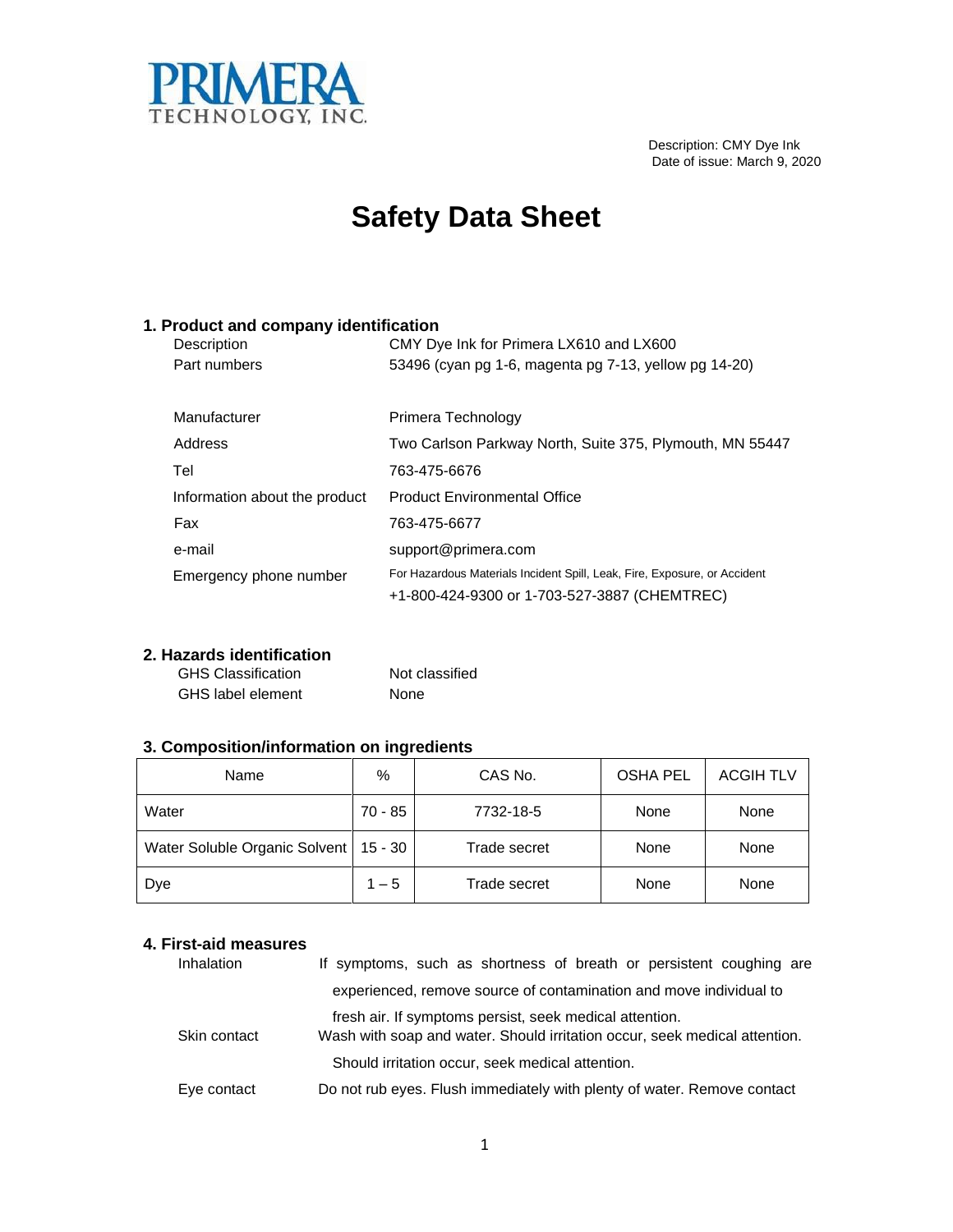

lenses and continue flushing for at least 15 minutes. If irritation develops and persists, seek medical attention.

| Ingestion  | Do not induce vomiting. Never give anything by mouth to an unconscious |
|------------|------------------------------------------------------------------------|
|            | person. Get medical attention if symptoms appear.                      |
| Aggravated | None known.                                                            |

conditions

Notes to physician No specific antidote.

### **5. Fire-fighting measures**

| Flash point                 | $>200^{\circ}$ C                                              |
|-----------------------------|---------------------------------------------------------------|
| Auto-ignition temperature   | Not determined.                                               |
| Flammable limits            | Not determined.                                               |
| Extinguishing media         | Carbon dioxide, water spray or fog, dry chemical or foam.     |
| Hazardous combustion        | Carbon monoxide, carbon dioxide, unidentified organics.       |
| products                    |                                                               |
| Special exposure hazards    | None known.                                                   |
| Special protective          | Fire fighters should wear full protective clothing, including |
| equipment for fire-fighters | self-contained breathing apparatus.                           |
| NFPA Rating                 | Health: 1 Flammability: 0 Reactivity: 0                       |
| <b>HMIS Classification</b>  | Health: 1* Flammability: 0 Reactivity: 0                      |

#### **6. Accidental release measures**

| Personal precautionary<br>Environmental precautions | Wear latex, vinyl, or nitrile gloves to prevent staining of skin.<br>Unless specifically permitted for disposal, keep waste out of |
|-----------------------------------------------------|------------------------------------------------------------------------------------------------------------------------------------|
|                                                     | sewers, watersheds, and waterways. Disposal is subject to                                                                          |
|                                                     | national, state, regional, or provincial regulations                                                                               |
| Procedure for cleaning/<br>Absorption               | Small spill: Absorb small spills with cloth or paper towels or                                                                     |
|                                                     | other suitable material. Product waste and emptied containers                                                                      |
|                                                     | should be disposed of in accordance with local waste                                                                               |
|                                                     | regulations. For large spills, dike spilled material or otherwise                                                                  |
|                                                     | contain material to ensure runoff does not reach a waterway.                                                                       |
|                                                     | Finish cleaning by spreading water on the contaminated                                                                             |
|                                                     | surface and dispose of according to local and regional                                                                             |
|                                                     | authority requirements.                                                                                                            |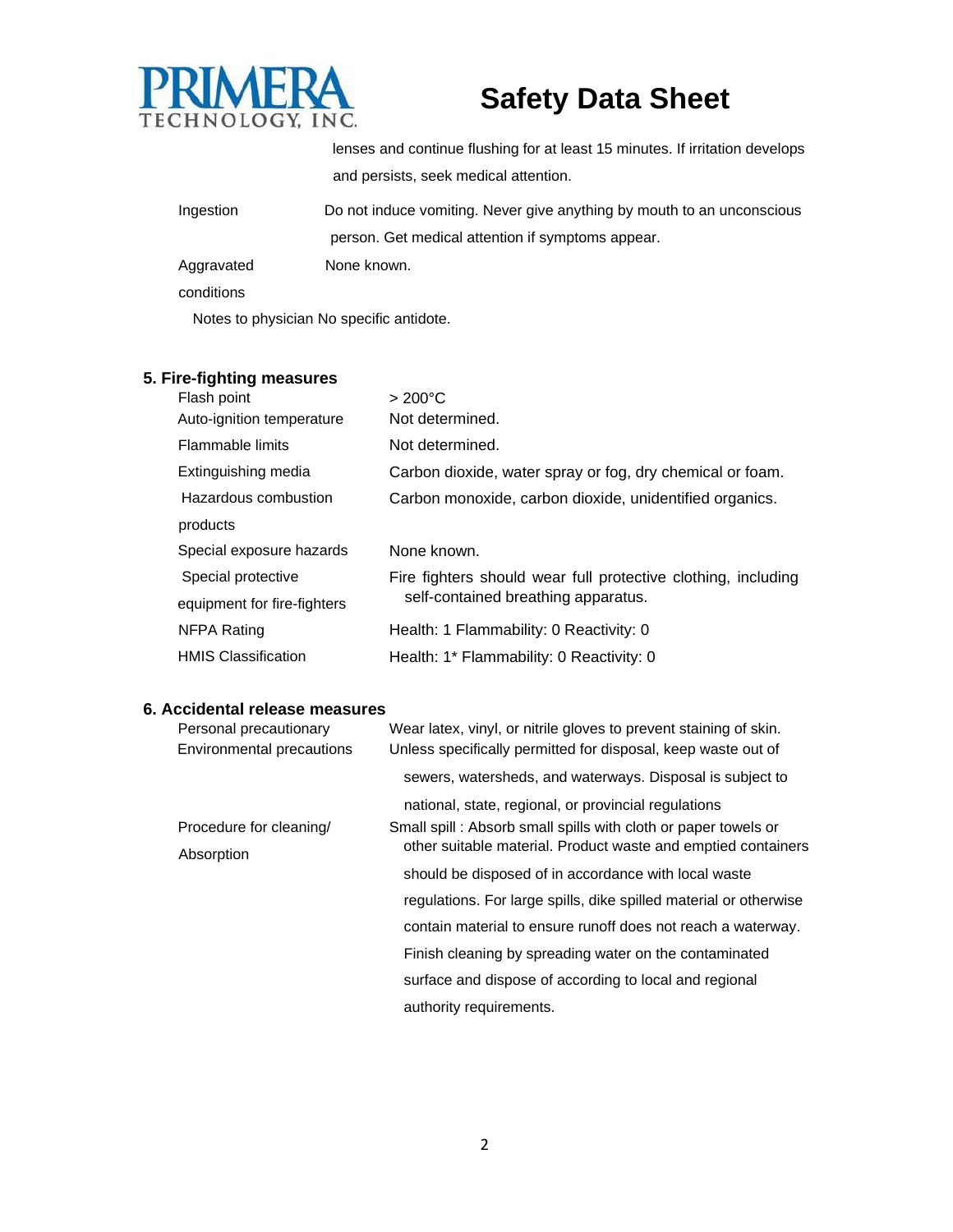

#### **7. Handling and storage**

| Handling | Keep from freezing.                                   |
|----------|-------------------------------------------------------|
| Storage  | Store in a cool, dry place. Store away from oxidizing |
|          | material.                                             |

#### **8. Exposure controls/personal protection**

| <b>Engineering controls</b> | Local exhaust ventilation as necessary to maintain exposures to<br>within applicable limits. |
|-----------------------------|----------------------------------------------------------------------------------------------|
| Respiratory protection      | Not required.                                                                                |
| Gloves                      | Latex, PVC, neoprene, or nitrile gloves are recommended to<br>prevent staining of skin.      |
| Skin protection             | Not required.                                                                                |
| Eyes                        | Safety glasses with side shields.                                                            |

### **9. Physical and chemical properties**

| <b>Physical state</b> | Liquid.            |
|-----------------------|--------------------|
| Color                 | Cyan               |
| Odor                  | Faint odor.        |
| Solubility            | Miscible in water. |

### **10. Stability and reactivity**

| Stability and reactivity | The product is stable.                                  |
|--------------------------|---------------------------------------------------------|
| Conditions to avoid      | None known.                                             |
| Materials to avoid       | Reactive or incompatible with the following materials:  |
|                          | oxidizing materials.                                    |
| Hazardous decomposition  | Carbon monoxide, carbon dioxide, unidentified organics. |
| products                 |                                                         |
| Hazardous polymerization | Will not occur.                                         |
| Additional guidelines    | None.                                                   |

### **11. Toxicological information**

| Primary routes of exposure | Inhalation of vapors, Ingestion, skin contact.                    |
|----------------------------|-------------------------------------------------------------------|
| Ingestion                  | Low acute oral toxicity. Exposure not probable with intended      |
|                            | use.                                                              |
| Inhalation                 | Low acute inhalation toxicity. As with exposure to high           |
|                            | concentrations of any mist, minimal irritation of the respiratory |
|                            | tract may occur. Not known significant effects or critical        |
|                            | hazards.                                                          |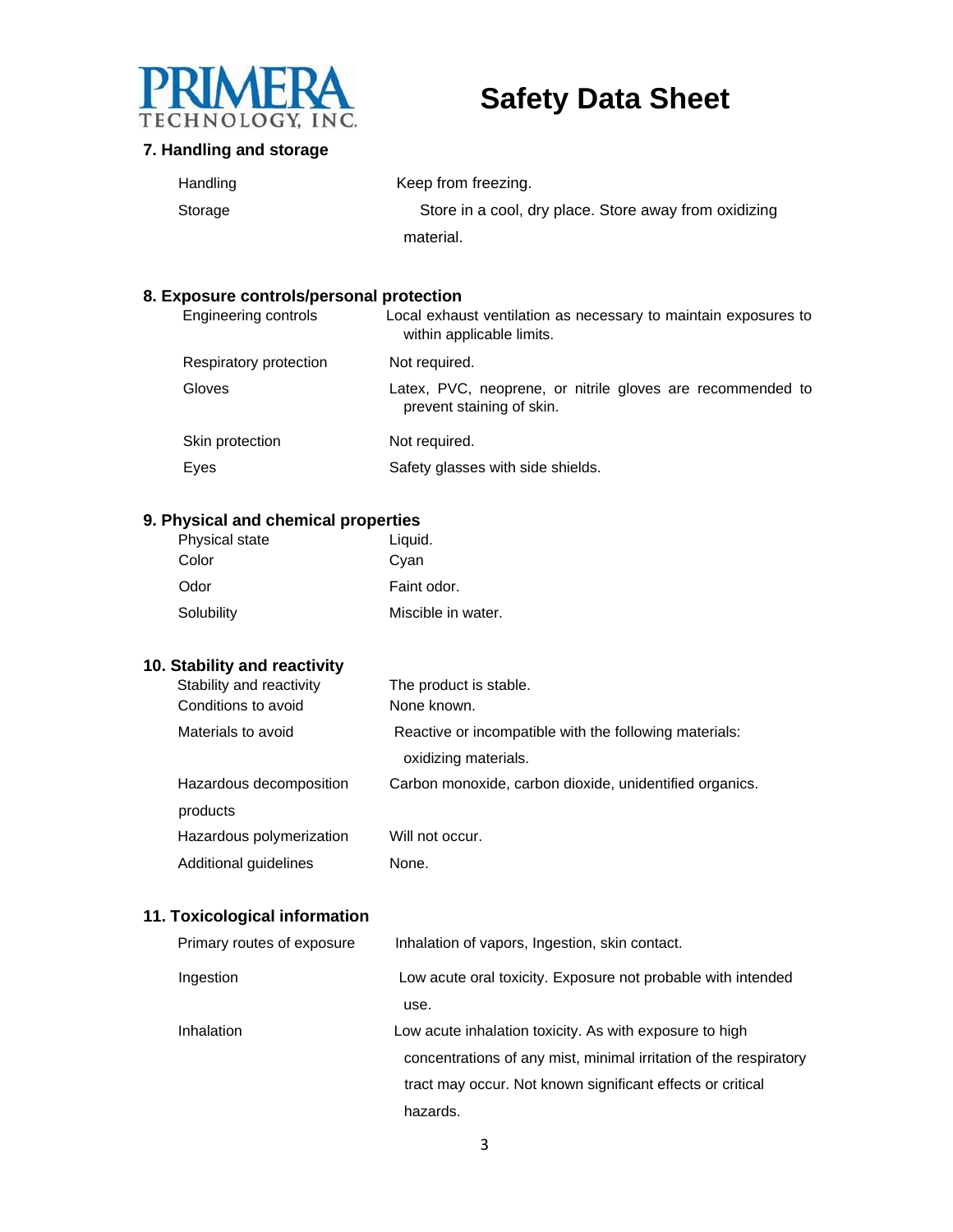

| Skin contact             | Not an irritant. Not a dermal sensitizer. Not known significant     |  |
|--------------------------|---------------------------------------------------------------------|--|
|                          | effects or critical hazards.                                        |  |
| Eye contact              | Not an irritant. Not known significant effects or critical hazards. |  |
| Potential chronic health | CARCINOGENIC EFFECTS: Not classified or listed by IARC,             |  |
| effects                  | NTP, OSHA and ACGIH.                                                |  |
|                          | MUTAGENIC EFFECTS: Not mutagenic in Ames test.                      |  |
|                          | <b>TERATOGENIC EFFECTS: Not available.</b>                          |  |

#### **12. Ecological information**

| Mobility          | Not available.                                              |
|-------------------|-------------------------------------------------------------|
| Other information | Decomposition products may include the following materials: |
|                   | carbon oxides $(CO, CO2)$ .                                 |
|                   | Some metallic oxides.                                       |

#### **13. Disposal considerations**

| Waste disposal | This product is not a listed hazardous waste in accordance with  |
|----------------|------------------------------------------------------------------|
|                | Federal Regulation 40 CFR Part 261. If discarded in its          |
|                | purchased form, this product would not be a hazardous waste      |
|                | either by listing or by characteristic. However, under RCRA,     |
|                | it is the responsibility of the product user to determine at the |
|                | time of disposal whether a material has been contaminated        |
|                | and should be classified as a hazardous waste. Disposal is       |
|                | subject to local, state and federal regulations.                 |

#### **14. Transport information**

The chemicals in the formulations are not restricted or regulated by IATA, ICAO, US DOT, ADR/RID, AND, IMDG and is safe to air transport.

#### **15. Regulatory information**

United States

TSCA (USA) All ingredients are listed on the Toxic Substances Control Act (TSCA) inventory, have been registered, or are exempt.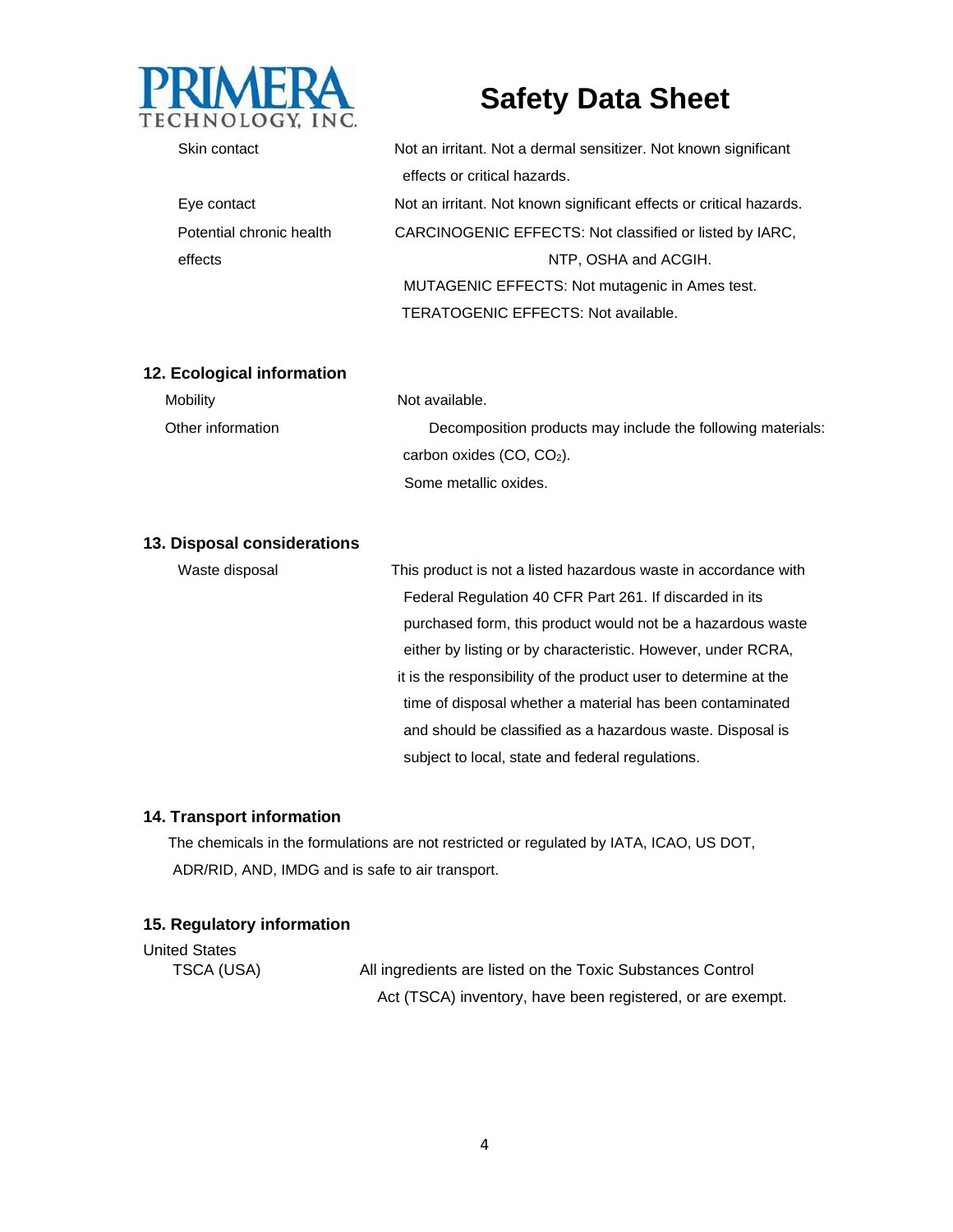

| SARA / EPCRA (USA)              | None of the ingredients in this product has a final<br>reportable quantity (RQ) under Emergency Planning<br>and Community Right-to Know Act (EPCRA)- Section                                               |
|---------------------------------|------------------------------------------------------------------------------------------------------------------------------------------------------------------------------------------------------------|
|                                 | 302: Extremely Hazardous Substances (EHS) or notification<br>requirements for EHS under Section 304.                                                                                                       |
| California Proposition 65       | This product contains no known materials at levels which                                                                                                                                                   |
|                                 | the State of California has found to cause cancer, birth<br>defects or other reproductive harm - California Proposition<br>65.                                                                             |
| International regulations lists |                                                                                                                                                                                                            |
| EINECS (Europe)                 | All ingredients are listed on the European Inventory of Existing<br>Commercial Substances(EINECS) list, have been registered on<br>the European List of New Chemical Substances(ELINCS), or are<br>exempt. |
| ENCS (Japan)                    | All ingredients are listed on the Japanese Existing and New<br>Chemical Substances (ENCS) list, have been registered, or are<br>exempt.                                                                    |
| AICS (Australia)                | All ingredients are listed in Australian Inventory of Chemical<br>Substances (AICS), have been registered, or are exempt.                                                                                  |
| PICCS (Philippines)             | All ingredients are listed on the Philippines Inventory (PICCS) or are<br>exempt.                                                                                                                          |
| <b>KECL (Korea)</b>             | All ingredients are listed on the Korean Existing Chemicals List<br>(ECL), have been registered, or are exempt.                                                                                            |
| IECSC (China)                   | All ingredients are listed on the Chinese Inventory (IECSC) or are<br>exempt.                                                                                                                              |
| WHMIS (Canada)                  | Not controlled under WHMIS (Canada).                                                                                                                                                                       |
| DSL/NDSL(Canada)                | All ingredients are listed on the Canadian Domestic Substances<br>List (DSL), have been registered on the<br>Non-Domestic<br>Substances List (NDSL), or are exempt.                                        |
| <b>Mexico Classification</b>    | Health: 1 Flammability: 0 Reactivity: 0                                                                                                                                                                    |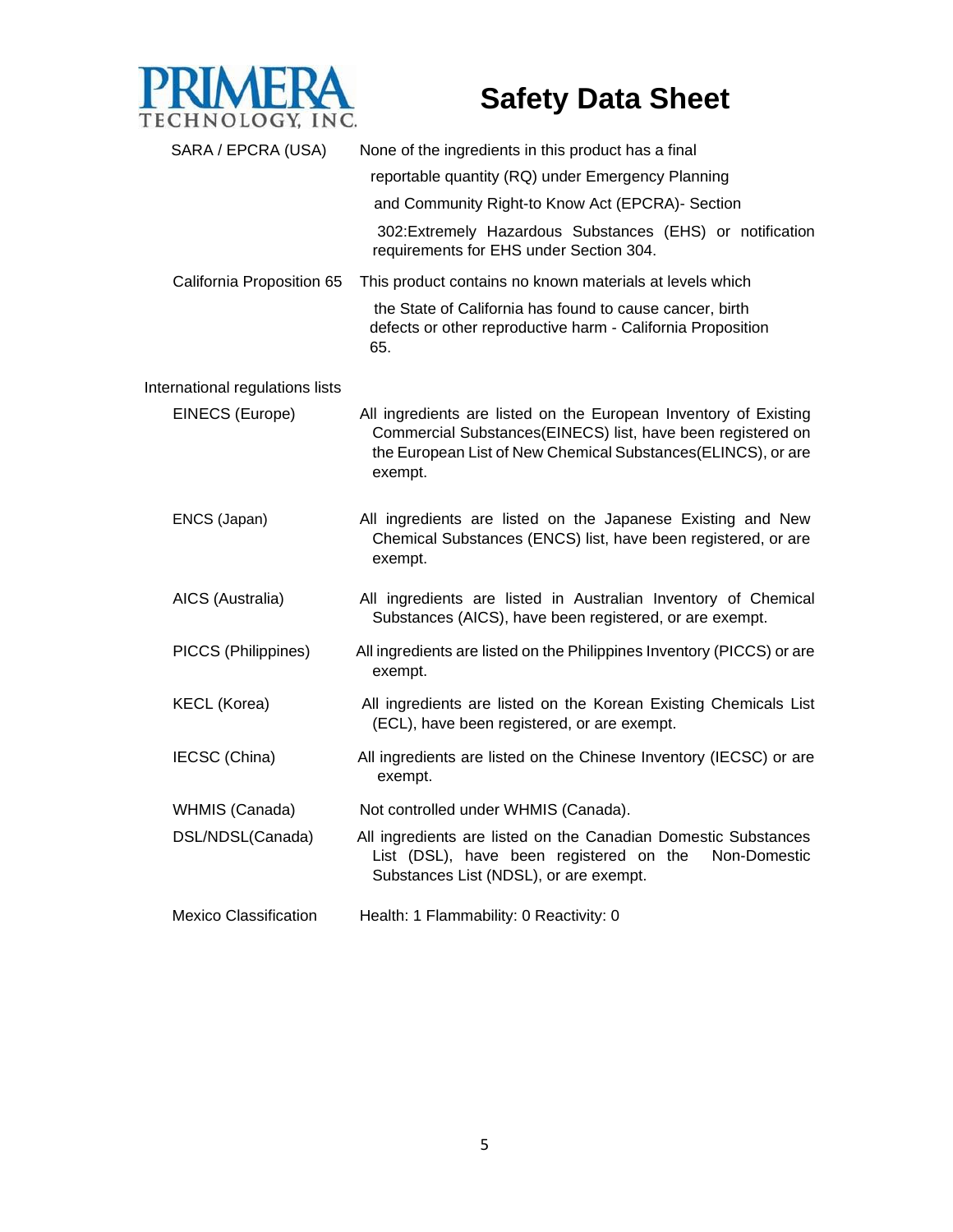

#### **16. Other information**

Revision comments No significant revisions to health and safety information.

References ANSI Z400.1, MSDS Standard, 2004. - Manufacturer's Material Safety Data Sheet. -29CFR Part1910.1200 OSHA MSDS Requirements. - 49CFR Table List of Hazardous Materials, UN#, Proper Shipping Names, PG. - Canada Gazette Part II, Vol. 122, No. 2. Registration SOR/88-64, 31 December 1987. Hazardous Products Act "Ingredient Disclosure List" – Canadian Transport of Dangerous Goods, Regulations and Schedules, Clear Language version 2005. - Official Mexican Standards NOM-018-STPS-2000 and NOM-004-SCT2-1994.

Notice to reader

To the best of our knowledge, the information contained herein is accurate. However, neither the above named supplier nor any of its subsidiaries assumes any liability whatsoever for the accuracy or completeness of the information contained herein. Final determination of suitability of any material is the sole responsibility of the user.

All materials may present unknown hazards and should be used with caution. Although certain hazards are described herein, we cannot guarantee that these are the only hazards that exist.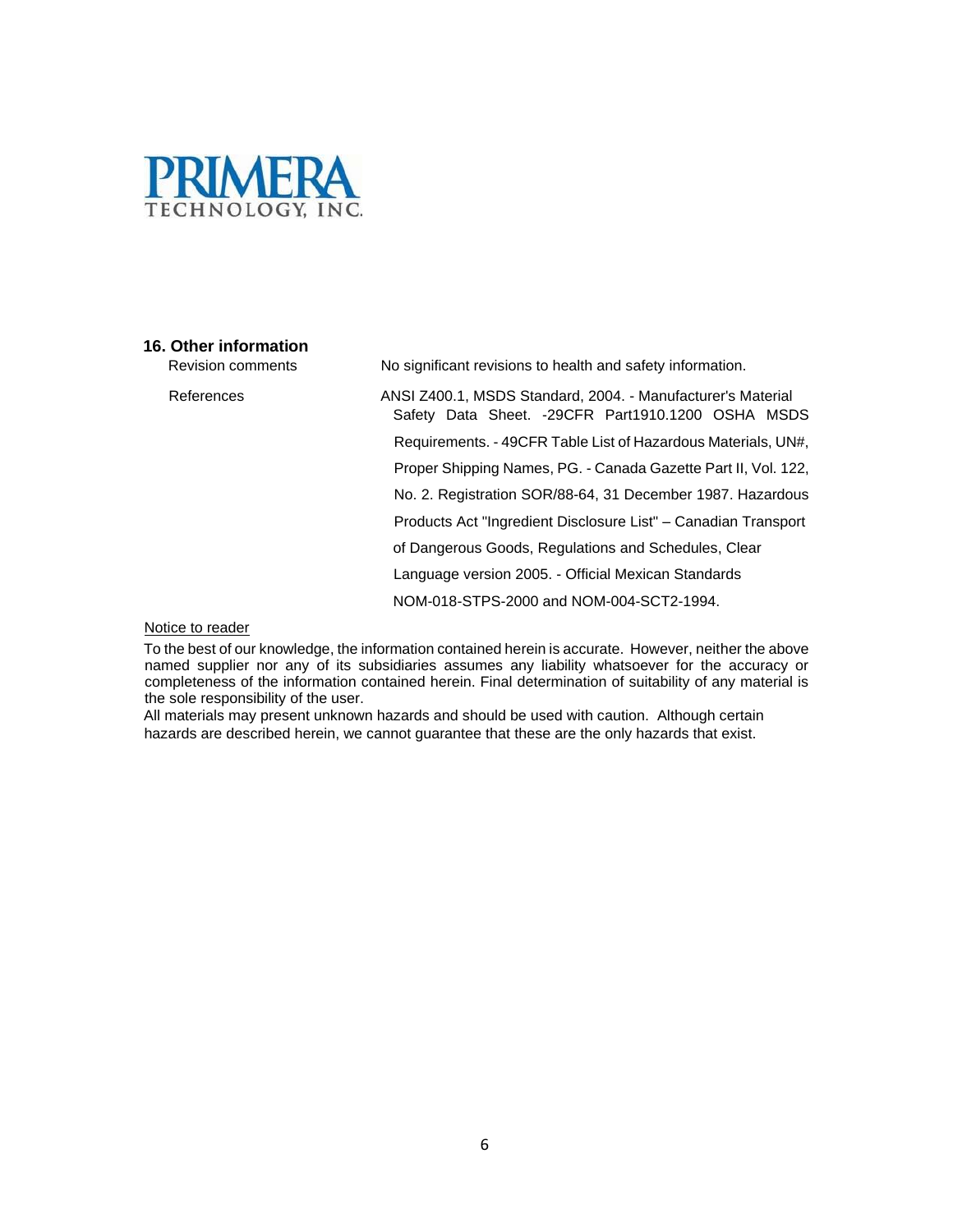

### **1. Product and company identification**

| Description<br>Part numbers   | Magenta ink<br>53496                                                                                                      |
|-------------------------------|---------------------------------------------------------------------------------------------------------------------------|
| Recommended Use               | Ink for Ink Jet Printer                                                                                                   |
| Manufacturer                  | Primera Technology                                                                                                        |
| Address                       | Two Carlson Parkway North, Suite 375, Plymouth, MN 55447                                                                  |
| Tel                           | 763-475-6676                                                                                                              |
| Information about the product | <b>Product Environmental Office</b>                                                                                       |
| Fax                           | 763-475-6677                                                                                                              |
| e-mail                        | support@primera.com                                                                                                       |
| Emergency phone number        | For Hazardous Materials Incident Spill, Leak, Fire, Exposure, or Accident<br>+1-800-424-9300 or 1-703-527-3887 (CHEMTREC) |

#### **2. Hazards identification**

| Classification under OSHA HCS                       | Not classified |  |
|-----------------------------------------------------|----------------|--|
| Label element                                       |                |  |
| Hazard symbol                                       | <b>None</b>    |  |
| Signal word                                         | <b>None</b>    |  |
| Hazard statements                                   | <b>None</b>    |  |
| Precautionary statements                            | None           |  |
| Other hazards which do not result in classification | None           |  |

### **3. Composition/information on ingredients**

Substance/Mixture: Mixture

| Name                          | %            | CAS No.      | <b>OSHA PEL</b> | <b>ACGIH TLV</b> |
|-------------------------------|--------------|--------------|-----------------|------------------|
| Water                         | $55 -$<br>70 | 7732-18-5    | None            | None             |
| Water Soluble Organic Solvent | $25 -$<br>40 | Trade secret | None            | None             |
| Dye                           | $1 - 4$      | Trade secret | None            | None             |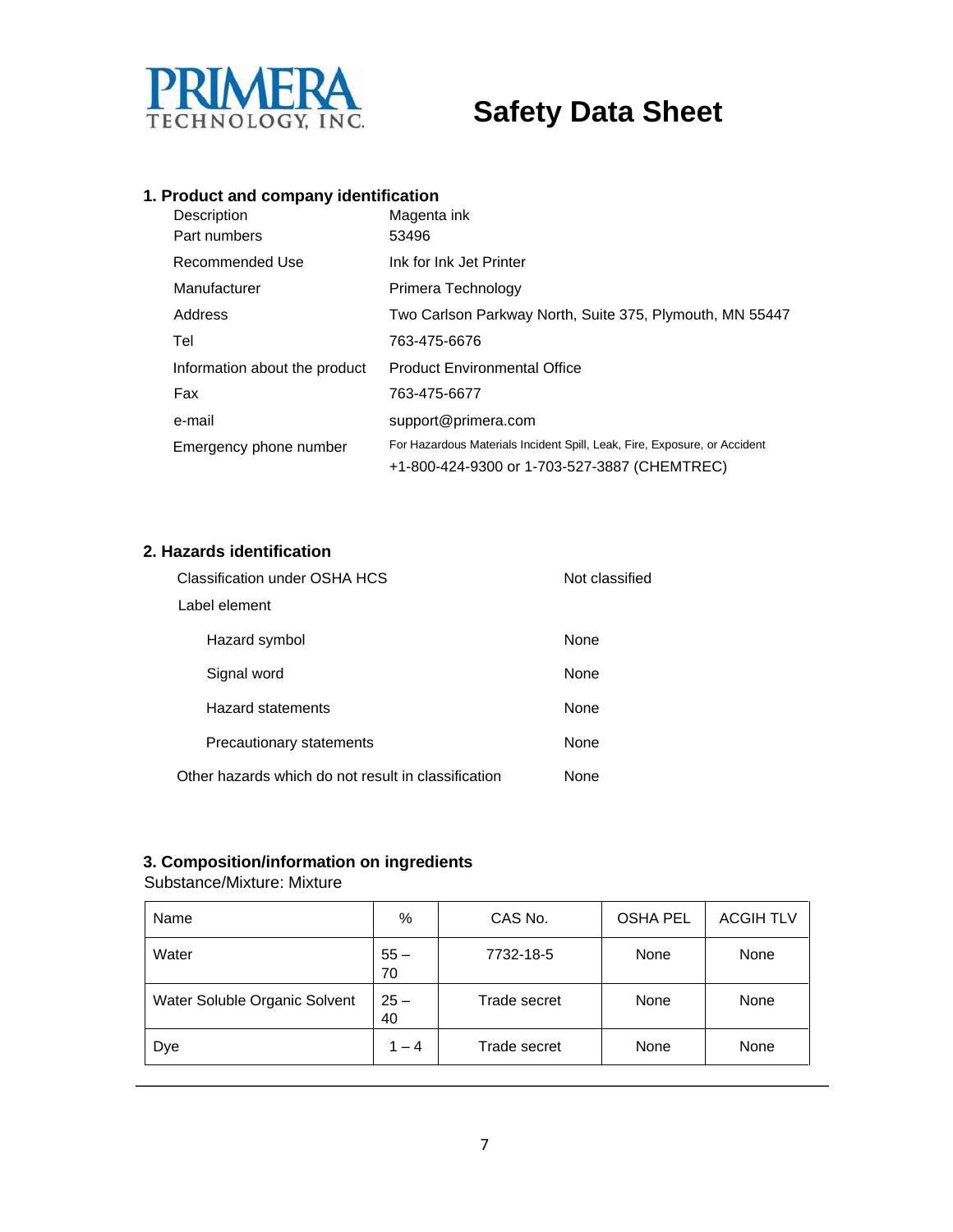

#### Description of first aid measures

|                                                                                             | If symptoms, such as shortness of breath or persistent coughing are          |  |
|---------------------------------------------------------------------------------------------|------------------------------------------------------------------------------|--|
| Inhalation experienced, remove source of contamination and move individual to fresh air. If |                                                                              |  |
|                                                                                             | symptoms persist, seek medical attention.                                    |  |
|                                                                                             | Wash with soap and water. Should irritation occur, seek medical attention.   |  |
|                                                                                             | Skin contact Should irritation occur, seek medical attention.                |  |
|                                                                                             | Do not rub eyes. Flush immediately with plenty of water. Remove contact      |  |
| Eye contact                                                                                 | lenses and continue flushing for at least 15 minutes. If irritation develops |  |
|                                                                                             | and persists, seek medical attention.                                        |  |
| Ingestion                                                                                   | Do not induce vomiting. Never give anything by mouth to an unconscious       |  |

person. Get medical attention if symptoms appear.

#### Most important symptoms and effects, both acute and delayed

|                                                                       | Inhalation      | None under normal use.                              |
|-----------------------------------------------------------------------|-----------------|-----------------------------------------------------|
|                                                                       | Skin contact    | None under normal use.                              |
|                                                                       | Eye contact     | None under normal use. May cause slight irritation. |
|                                                                       | Ingestion       | None under normal use.                              |
|                                                                       | Chronic Effects | None under normal use.                              |
| Indication of any iimediate attention and special treatment needed No |                 |                                                     |

specific antidote.

#### **5. Fire-fighting measures**

| Flash point                      | $>200^{\circ}$ C                                                                                       |  |  |
|----------------------------------|--------------------------------------------------------------------------------------------------------|--|--|
| Auto-ignition temperature        | None known.                                                                                            |  |  |
| Flammable limits                 | None known.                                                                                            |  |  |
| Extinguishing media              |                                                                                                        |  |  |
| Suitable media                   | Carbon dioxide, water spray or fog, dry chemical or<br>foam                                            |  |  |
| Unsuitable media                 | None                                                                                                   |  |  |
| Hazardous combustion products    | Carbon monoxide, carbon dioxide, unidentified organics                                                 |  |  |
| Special exposure hazards         | None known.                                                                                            |  |  |
| Special protective equipment for | Fire fighters should wear full protective<br>clothing,<br>including self-contained breathing apparatus |  |  |
| fire-fighters                    |                                                                                                        |  |  |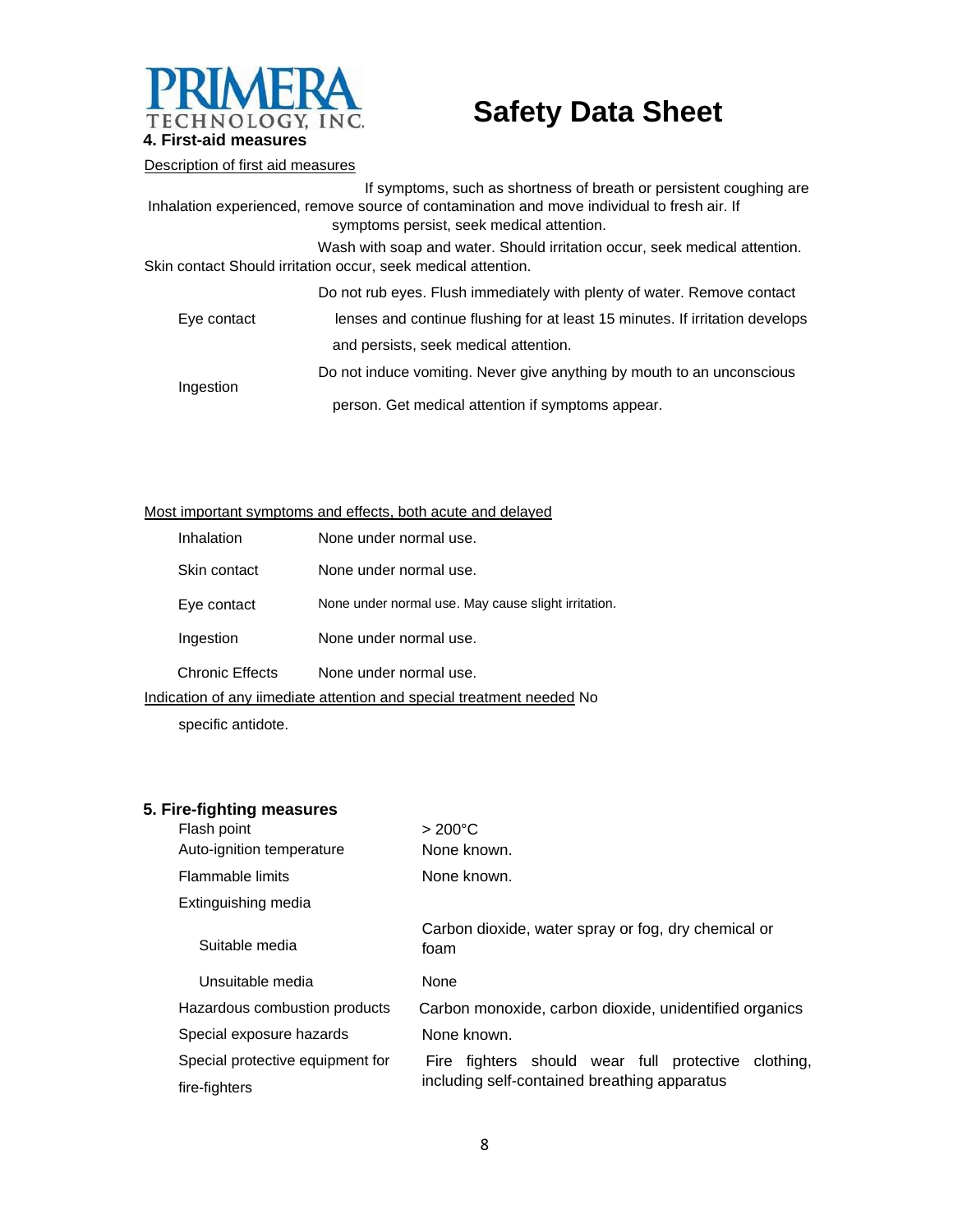

**6. Accidental release measures**  Personal precautionary Wear latex, vinyl, or nitrile gloves to prevent staining of skin. Environmental precautions Unless specifically permitted for disposal, keep waste out of sewers, watersheds, and waterways. Disposal is subject to national, state, regional, or provincial regulations Procedure for cleaning/ Absorption Clearing Small spill : Absorb small spills with cloth or paper towels or Absorption other suitable material. Product waste and emptied containers should be disposed of in accordance with local waste regulations. For large spills, dike spilled material or otherwise contain material to ensure runoff does not reach a waterway. Finish cleaning by spreading water on the contaminated surface and dispose of according to local and regional

#### **7. Handling and storage**

| Handling | Keep from freezing.                                   |
|----------|-------------------------------------------------------|
| Storage  | Store in a cool, dry place. Store away from oxidizing |
|          | material.                                             |

authority requirements.

#### **8. Exposure controls/personal protection**

| Engineering controls   | Local exhaust ventilation as necessary to maintain exposures to<br>within applicable limits. |
|------------------------|----------------------------------------------------------------------------------------------|
| Respiratory protection | Not required.                                                                                |
| Gloves                 | Latex, PVC, neoprene, or nitrile gloves are recommended to<br>prevent staining of skin.      |
| Skin protection        | Not required.                                                                                |
| Eyes                   | Safety glasses with side shields.                                                            |

#### **9. Physical and chemical properties**

| Physical state | Liquid. |
|----------------|---------|
| Color          | Magenta |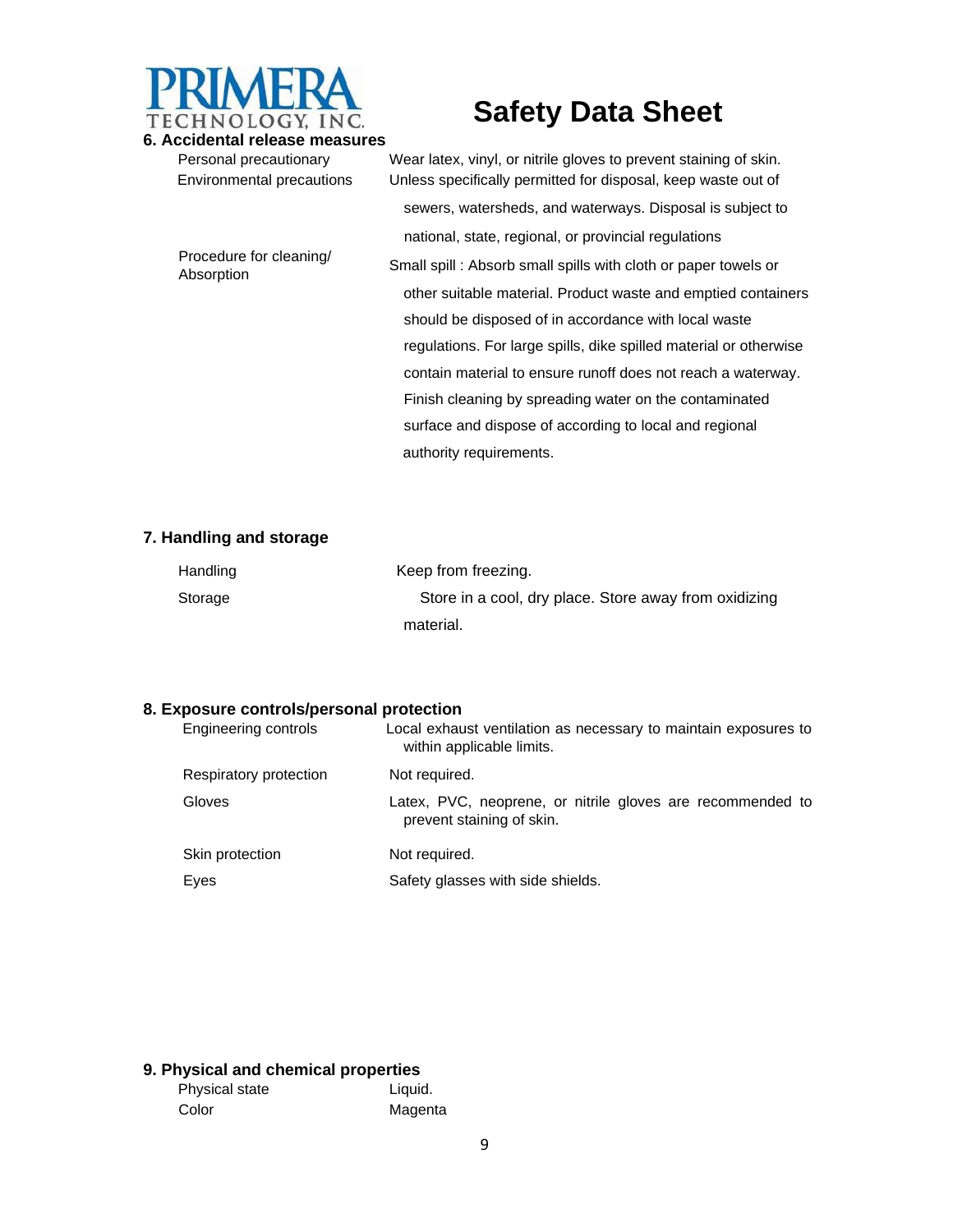

Odor Faint odor. Odor threhold No data available pH No data available Melting Point No data available Freezing point No data available Initial boiling point No data available Boiling range No data available Flash point No data available Evaporation rate No data available Flammability(solid/gas) No data available Upper/lower flammability No data available Explosive limits No data available Vapor pressure No data available Vapor density No data available Specific Gravity **Approximately 1.0** Solubility Miscible in water Partition coefficient No data available Auto ignition temp No data available Viscosity **No data available** Oxidizing properties No data available

#### **10. Stability and reactivity**

| Reactivity                          | None                                                    |
|-------------------------------------|---------------------------------------------------------|
| Chemical stability                  | Stable                                                  |
| Possibility of Hazardous            | None                                                    |
| <b>Reactions</b>                    |                                                         |
| Conditions to avoid                 | None known.                                             |
| Incompatible materials              | None known                                              |
| Hazardous decomposition<br>products | Carbon monoxide, carbon dioxide, unidentified organics. |
| Hazardous polymerization            | Will not occur.                                         |
| Additional guidelines               | None.                                                   |

#### **11. Toxicological information**

| Information on toxicological effects                |                    |
|-----------------------------------------------------|--------------------|
| Acute toxicity                                      | No data available  |
| Skin corrosion/irritation                           | No data available. |
| Serious eye damage/eye irritation No data available |                    |
| Sensitization                                       | No data available  |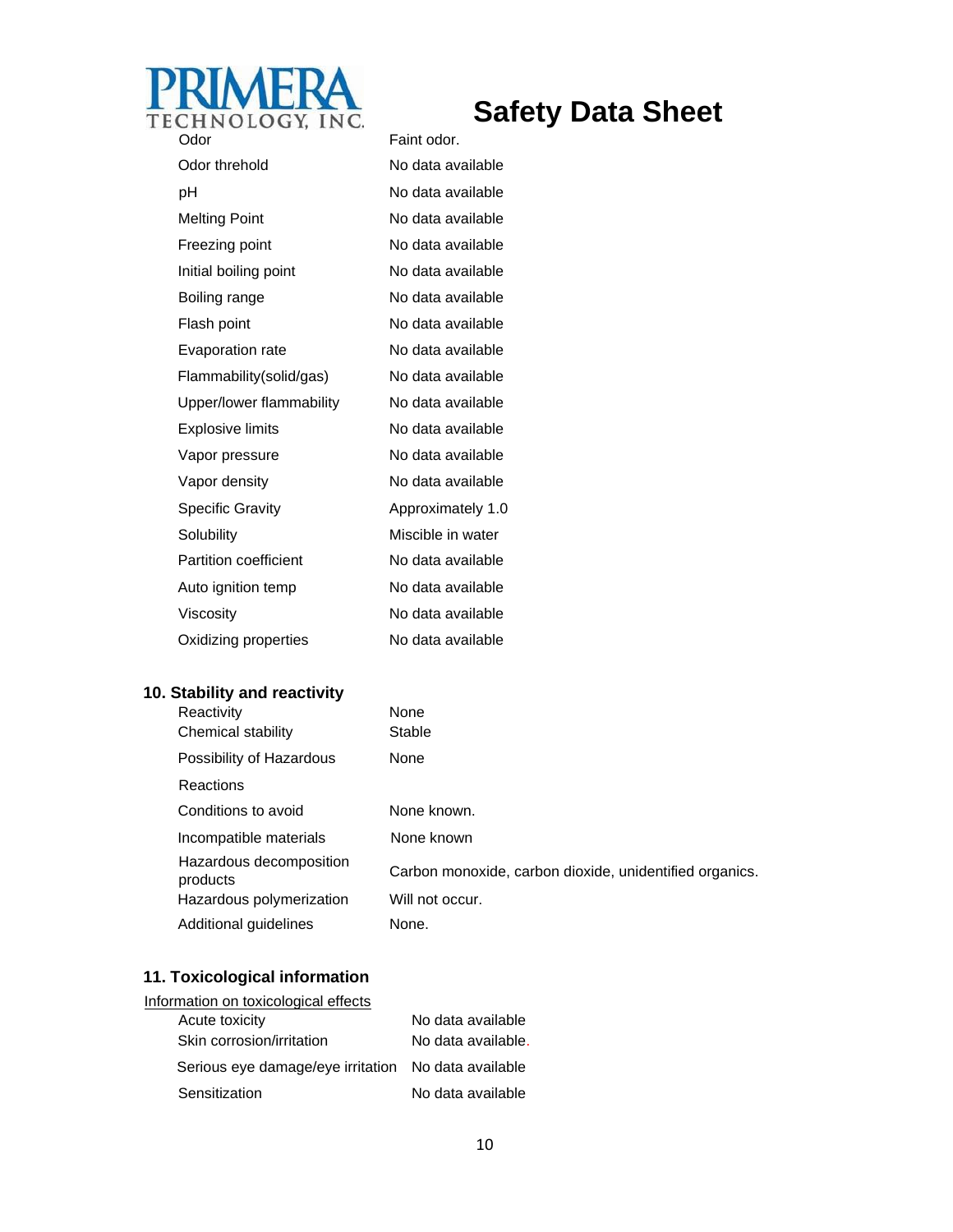

| Germ cell mutagenicity                                | No data available |
|-------------------------------------------------------|-------------------|
| Carcinogenicity                                       | No data available |
| Reproductive toxicity                                 | No data available |
| Specific target organ toxicity -<br>single exposure   | No data available |
| Specific target organ toxicity -<br>repeated exposure | No data available |
| Aspiration hazard                                     | No data available |
| Other information                                     | No data available |
|                                                       |                   |

#### **12. Ecological information**

| Ecotoxicity                   | No data available                                                                                                |
|-------------------------------|------------------------------------------------------------------------------------------------------------------|
| Persistence and degradability | No data available                                                                                                |
| Bio accumulative potential    | No data available                                                                                                |
| Mobility in soil              | No data available                                                                                                |
| PBT and vPvB assessment       | No data available                                                                                                |
| Other information             | Decomposition products may include the following materials:<br>carbon oxides $(CO, CO2)$ . Some metallic oxides. |

#### **13. Disposal considerations**

Waste disposal This product is not a listed hazardous waste in accordance with Federal Regulation 40 CFR Part 261. If discarded in its purchased form, this product would not be a hazardous waste either by listing or by characteristic. However, under RCRA, it is the responsibility of the product user to determine at the time of disposal whether a material has been contaminated and should be classified as a hazardous waste. Disposal is subject to local, state and federal regulations.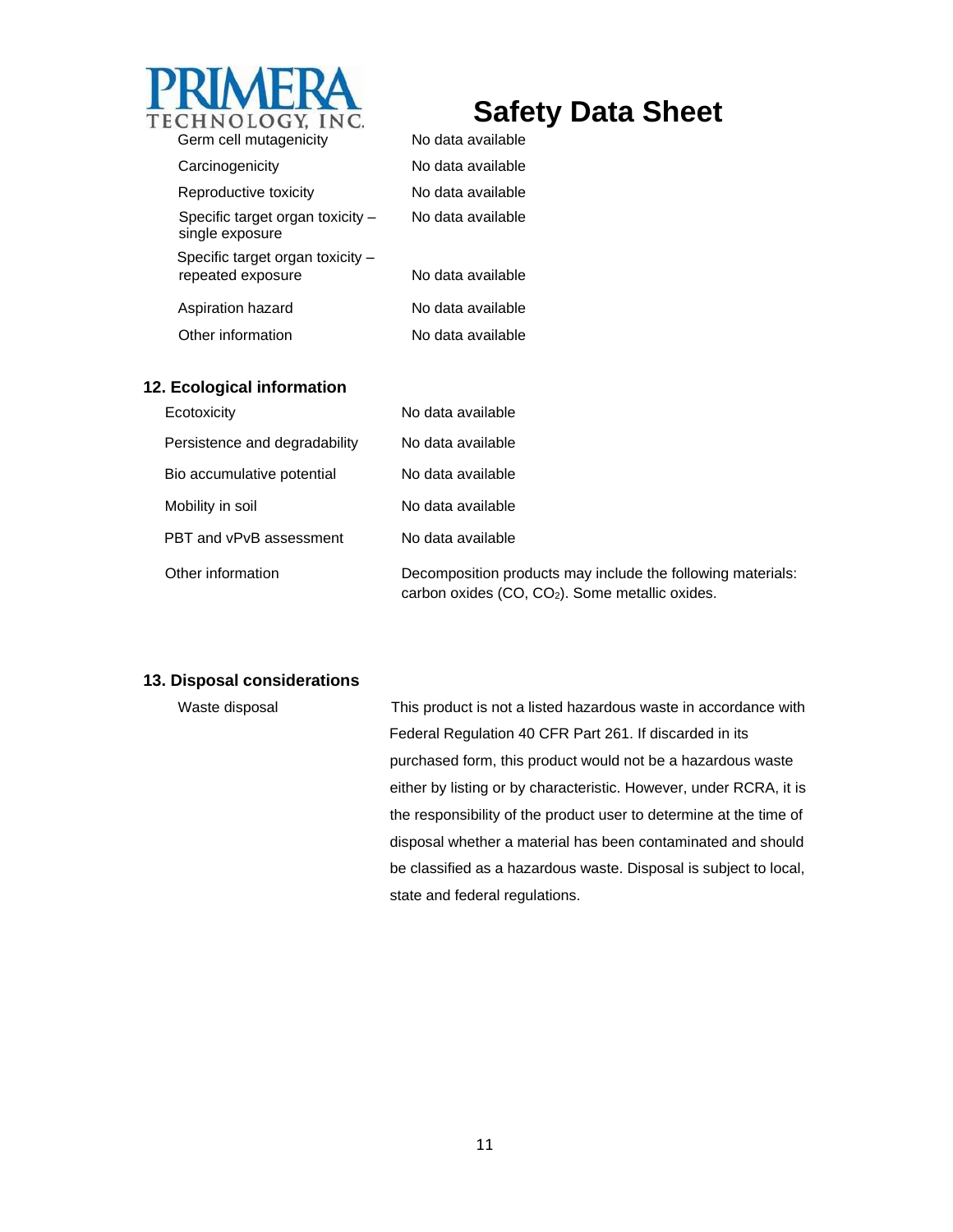## **14. Transport information**

| UN number                                             | Not applicable |
|-------------------------------------------------------|----------------|
| Proper shipping name                                  | Not applicable |
| Transport hazard class                                | Not applicable |
| Packing group                                         | Not applicable |
| Environmental hazards                                 | Not applicable |
| Special precautions                                   | Not applicable |
| Bulk transport Annex2 of<br>MARPOL 73/78 and IBC code | Not applicable |

## **15. Regulatory information**

| <b>United States</b>            |                                                                                                                                                                                         |
|---------------------------------|-----------------------------------------------------------------------------------------------------------------------------------------------------------------------------------------|
| TSCA (USA)                      | All ingredients are listed on the Toxic Substances Control                                                                                                                              |
| SARA / EPCRA (USA)              | Act (TSCA) inventory, have been registered, or are exempt.<br>None of the ingredients in this product has a final                                                                       |
|                                 | reportable quantity (RQ) under Emergency Planning                                                                                                                                       |
|                                 | and Community Right-to Know Act (EPCRA)- Section                                                                                                                                        |
|                                 | 302: Extremely Hazardous Substances (EHS) or notification<br>requirements for EHS under Section 304.                                                                                    |
| California Proposition 65       | This product contains no known materials at levels which the<br>State of California has found to cause cancer, birth defects or<br>other reproductive harm - California Proposition 65. |
| International regulations lists |                                                                                                                                                                                         |
| PICCS (Philippines)             | All ingredients are listed on the Philippines Inventory (PICCS) or<br>are exempt.                                                                                                       |
| 16. Other information           |                                                                                                                                                                                         |
| Revision comments               | No significant revisions to health and safety information.                                                                                                                              |
| References                      | ANSI Z400.1, MSDS Standard, 2004. - Manufacturer's Material                                                                                                                             |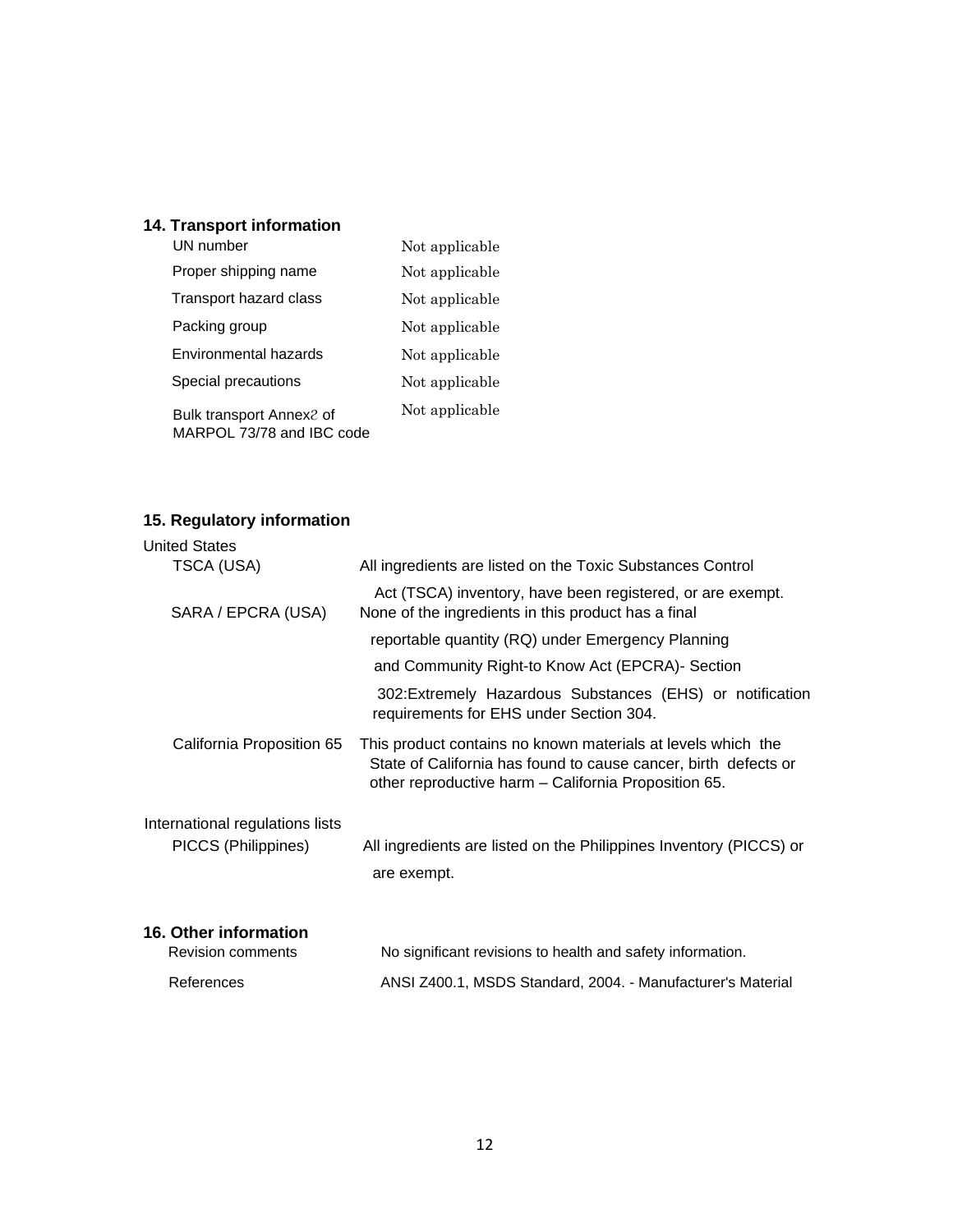Safety Data Sheet. -29CFR Part1910.1200 OSHA MSDS Requirements. - 49CFR Table List of Hazardous Materials, UN#, Proper Shipping Names, PG. - Canada Gazette Part II, Vol. 122, No. 2. Registration SOR/88-64, 31 December 1987. Hazardous Products Act "Ingredient Disclosure List" – Canadian Transport of Dangerous Goods, Regulations and Schedules, Clear Language version 2005. - Official Mexican Standards NOM-018-STPS-2000 and NOM-004-SCT2-1994.

#### Notice to reader

To the best of our knowledge, the information contained herein is accurate. However, neither the above named supplier nor any of its subsidiaries assumes any liability whatsoever for the accuracy or completeness of the information contained herein. Final determination of suitability of any material is the sole responsibility of the user.

All materials may present unknown hazards and should be used with caution. Although certain hazards are described herein, we cannot guarantee that these are the only hazards that exist.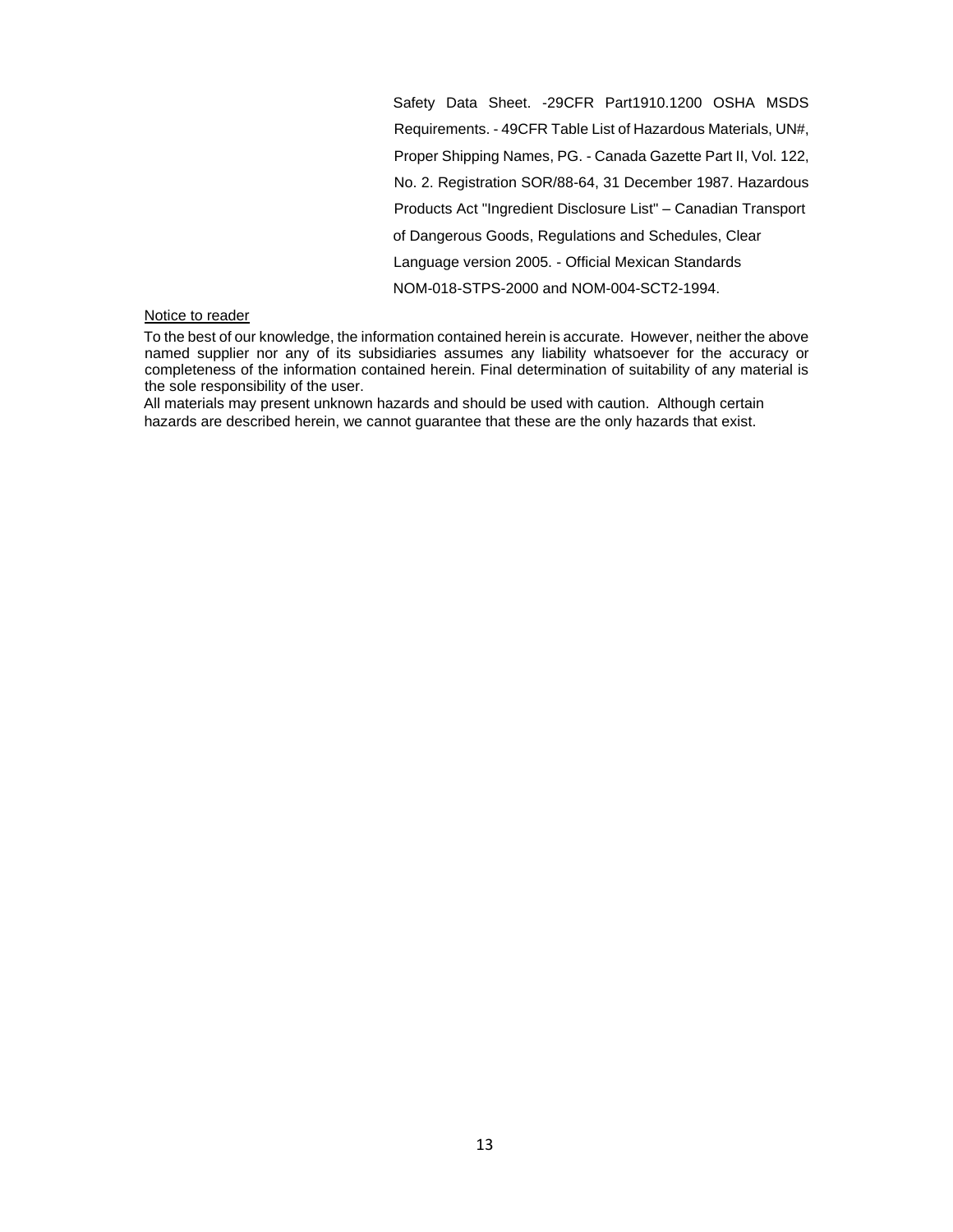### **1. Product and company identification**

| Description                   | Yellow Ink                                                                |
|-------------------------------|---------------------------------------------------------------------------|
| Part numbers                  | 53496                                                                     |
| Recommended Use               | Ink for Ink Jet Printer                                                   |
| Manufacturer                  | Primera Technology                                                        |
| Address                       | Two Carlson Parkway North, Suite 375, Plymouth, MN 55447                  |
| Tel                           | 763-475-6676                                                              |
| Information about the product | <b>Product Environmental Office</b>                                       |
| Fax                           | 763-475-6677                                                              |
| e-mail                        | support@primera.com                                                       |
| Emergency phone number        | For Hazardous Materials Incident Spill, Leak, Fire, Exposure, or Accident |
|                               | +1-800-424-9300 or 1-703-527-3887 (CHEMTREC)                              |

| Name                          | %     | CAS No.      | <b>OSHA PEL</b> | <b>ACGIH TLV</b> |
|-------------------------------|-------|--------------|-----------------|------------------|
| Water                         | - 75  | 7732-18-5    | None            | None             |
| Water Soluble Organic Solvent | $-30$ | Trade secret | None            | None             |
| Dye                           | $-10$ | Trade secret | None            | None             |

## **2. Hazards identification**

| Classification under OSHA HCS<br>Not classified     |      |  |
|-----------------------------------------------------|------|--|
| Label element                                       |      |  |
| Hazard symbol                                       | None |  |
| Signal word                                         | None |  |
| <b>Hazard statements</b>                            | None |  |
| Precautionary statements                            | None |  |
| Other hazards which do not result in classification | None |  |

### **3. Composition/information on ingredients**

Substance/Mixture: Mixture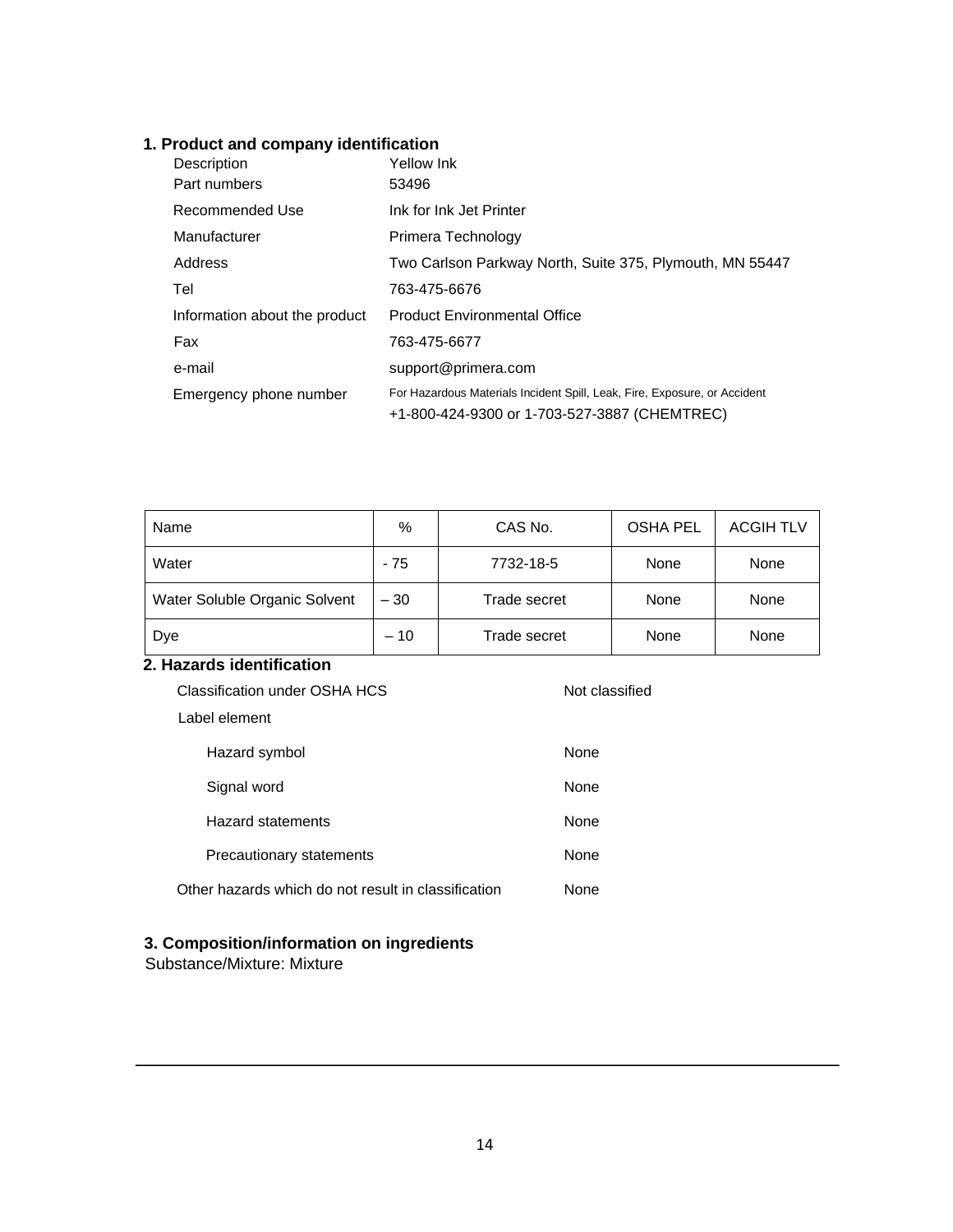

#### **4. First-aid measures**

Descripution of first aid measeures

If symptoms, such as shortness of breath or persistent coughing are Inhalation experienced, remove source of contamination and move individual to fresh air. If symptoms persist, seek medical attention. Wash with soap and water. Should irritation occur, seek medical attention. Skin contact Should irritation occur, seek medical attention. Do not rub eyes. Flush immediately with plenty of water. Remove contact

| Eye contact | lenses and continue flushing for at least 15 minutes. If irritation develops |  |  |  |
|-------------|------------------------------------------------------------------------------|--|--|--|
|             | and persists, seek medical attention.                                        |  |  |  |
| Ingestion   | Do not induce vomiting. Never give anything by mouth to an unconscious       |  |  |  |
|             | person. Get medical attention if symptoms appear.                            |  |  |  |

#### Most important symptoms and effects, both acute and delayed

|                                                                       | Inhalation             | None under normal use.                              |
|-----------------------------------------------------------------------|------------------------|-----------------------------------------------------|
|                                                                       | Skin contact           | None under normal use.                              |
|                                                                       | Eye contact            | None under normal use. May cause slight irritation. |
|                                                                       | Ingestion              | None under normal use.                              |
|                                                                       | <b>Chronic Effects</b> | None under normal use.                              |
| Indication of any iimediate attention and special treatment needed No |                        |                                                     |

specific antidote.

#### **5. Fire-fighting measures**

| Flash point                      | $>200^{\circ}$ C                                            |  |
|----------------------------------|-------------------------------------------------------------|--|
| Auto-ignition temperature        | None known.                                                 |  |
| Flammable limits                 | None known.                                                 |  |
| Extinguishing media              |                                                             |  |
| Suitable media                   | Carbon dioxide, water spray or fog, dry chemical or<br>foam |  |
| Unsuitable media                 | None                                                        |  |
| Hazardous combustion products    | Carbon monoxide, carbon dioxide, unidentified organics      |  |
| Special exposure hazards         | None known.                                                 |  |
| Special protective equipment for | Fire fighters should wear full protective<br>clothing.      |  |
| fire-fighters                    | including self-contained breathing apparatus                |  |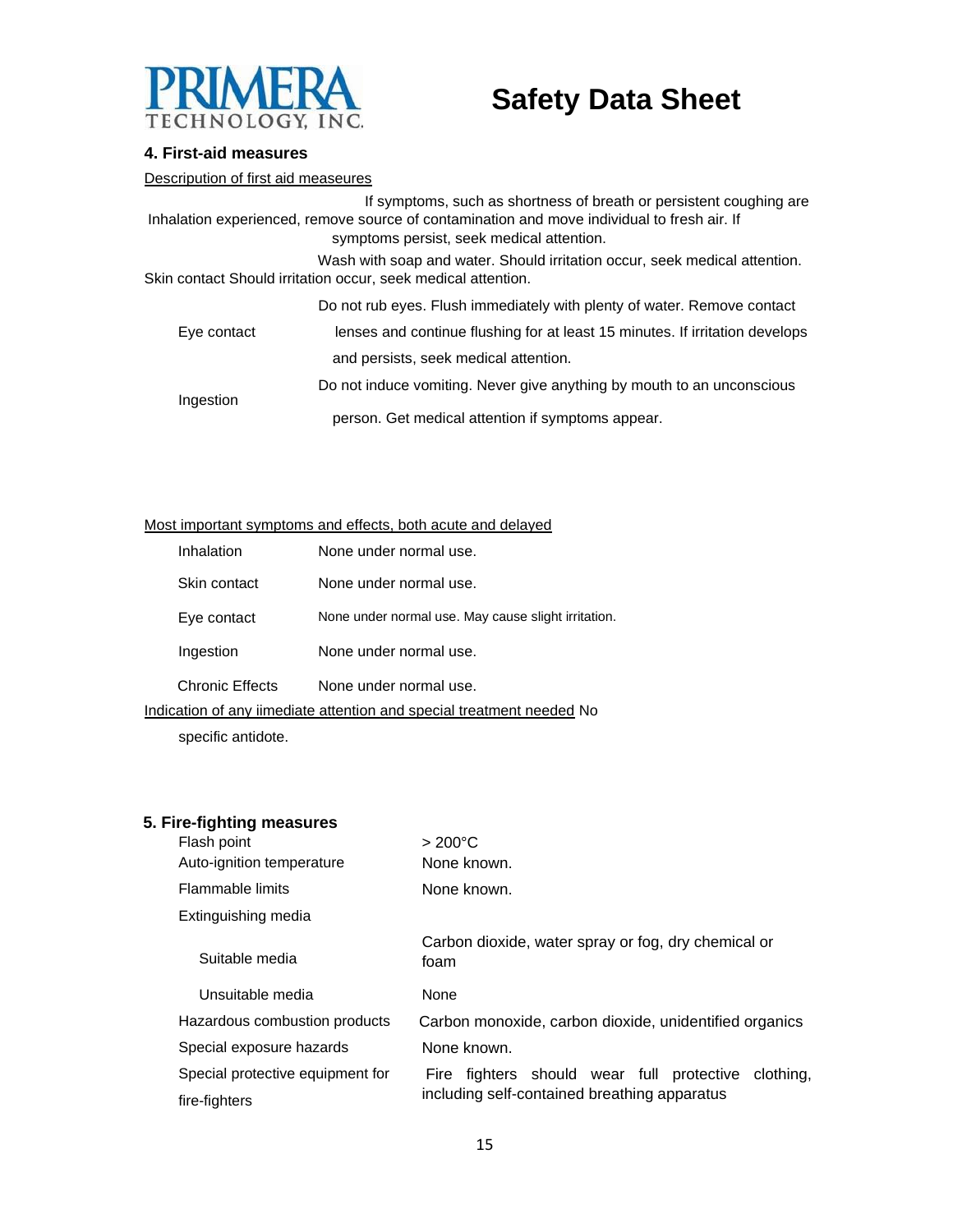

#### **6. Accidental release measures**

| Personal precautionary<br>Environmental precautions | Wear latex, vinyl, or nitrile gloves to prevent staining of skin.<br>Unless specifically permitted for disposal, keep waste out of |
|-----------------------------------------------------|------------------------------------------------------------------------------------------------------------------------------------|
|                                                     | sewers, watersheds, and waterways. Disposal is subject to                                                                          |
|                                                     | national, state, regional, or provincial regulations                                                                               |
| Procedure for cleaning/<br>Absorption               | Small spill: Absorb small spills with cloth or paper towels or                                                                     |
|                                                     | other suitable material. Product waste and emptied containers                                                                      |
|                                                     | should be disposed of in accordance with local waste                                                                               |
|                                                     | regulations. For large spills, dike spilled material or otherwise                                                                  |
|                                                     | contain material to ensure runoff does not reach a waterway.                                                                       |
|                                                     | Finish cleaning by spreading water on the contaminated                                                                             |
|                                                     | surface and dispose of according to local and regional                                                                             |
|                                                     | authority requirements.                                                                                                            |

#### **7. Handling and storage**

| Handling | Keep from freezing.                                   |
|----------|-------------------------------------------------------|
| Storage  | Store in a cool, dry place. Store away from oxidizing |
|          | material.                                             |

#### **8. Exposure controls/personal protection**

| Engineering controls   | Local exhaust ventilation as necessary to maintain exposures to<br>within applicable limits. |
|------------------------|----------------------------------------------------------------------------------------------|
| Respiratory protection | Not required.                                                                                |
| Gloves                 | Latex, PVC, neoprene, or nitrile gloves are recommended to<br>prevent staining of skin.      |
| Skin protection        | Not required.                                                                                |
| Eyes                   | Safety glasses with side shields.                                                            |

### **9. Physical and chemical properties**

| Physical state       | Liquid.           |
|----------------------|-------------------|
| Color                | Yellow            |
| Odor                 | Faint odor.       |
| Odor threhold        | No data available |
| рH                   | No data available |
| <b>Melting Point</b> | No data available |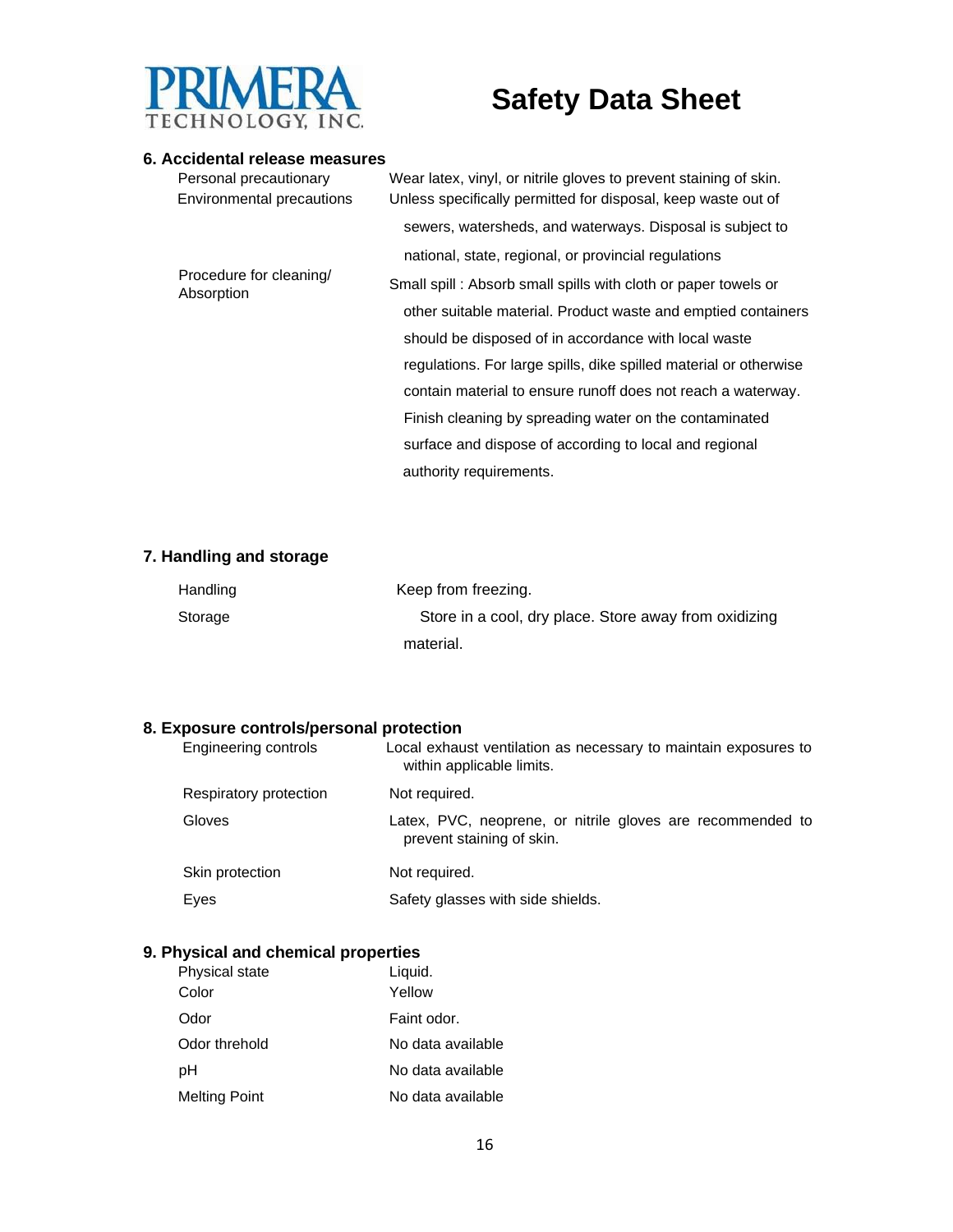

| Freezing point               | No data available |
|------------------------------|-------------------|
| Initial boiling point        | No data available |
| Boiling range                | No data available |
| Flash point                  | No data available |
| Evaporation rate             | No data available |
| Flammability(solid/gas)      | No data available |
| Upper/lower flammability     | No data available |
| <b>Explosive limits</b>      | No data available |
| Vapor pressure               | No data available |
| Vapor density                | No data available |
| <b>Specific Gravity</b>      | Approximately 1.0 |
| Solubility                   | Miscible in water |
| <b>Partition coefficient</b> | No data available |
| Auto ignition temp           | No data available |
| Viscosity                    | No data available |
| Oxidizing properties         | No data available |
|                              |                   |

## **10. Stability and reactivity**

| Reactivity                          | None                                                    |
|-------------------------------------|---------------------------------------------------------|
| Chemical stability                  | Stable                                                  |
| Possibility of Hazardous            | None                                                    |
| <b>Reactions</b>                    |                                                         |
| Conditions to avoid                 | None known.                                             |
| Incompatible materials              | None known                                              |
| Hazardous decomposition<br>products | Carbon monoxide, carbon dioxide, unidentified organics. |
| Hazardous polymerization            | Will not occur.                                         |
| Additional guidelines               | None.                                                   |

## **11. Toxicological information**

| Information on toxicological effects |                    |
|--------------------------------------|--------------------|
| Acute toxicity                       | No data available  |
| Skin corrosion/irritation            | No data available. |
| Serious eye damage/eye irritation    | No data available  |
| Sensitization                        | No data available  |
| Germ cell mutagenicity               | No data available  |
| Carcinogenicity                      | No data available  |
| Reproductive toxicity                | No data available  |
|                                      |                    |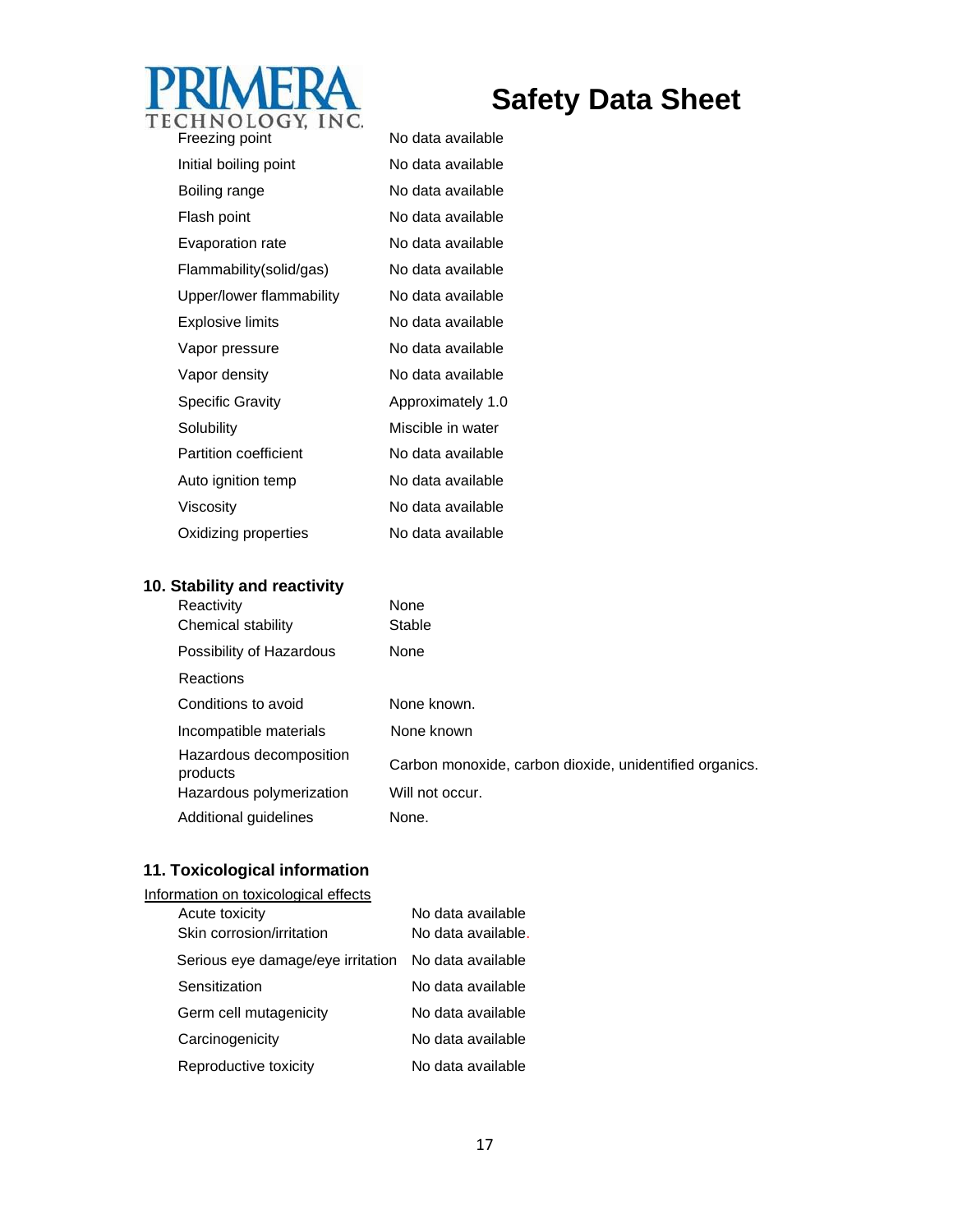

No data available

| single exposure                  |                   |
|----------------------------------|-------------------|
| Specific target organ toxicity - |                   |
| repeated exposure                | No data available |
|                                  |                   |

| No data available |
|-------------------|
| No data available |
| No data available |

#### **12. Ecological information**

Aspiration hazard Other information

| Ecotoxicity                   | No data available                                                                                                          |
|-------------------------------|----------------------------------------------------------------------------------------------------------------------------|
| Persistence and degradability | No data available                                                                                                          |
| Bio accumulative potential    | No data available                                                                                                          |
| Mobility in soil              | No data available                                                                                                          |
| PBT and vPvB assessment       | No data available                                                                                                          |
| Other information             | Decomposition products may include the following materials:<br>carbon oxides (CO, CO <sub>2</sub> ). Some metallic oxides. |

#### **13. Disposal considerations**

Waste disposal This product is not a listed hazardous waste in accordance with Federal Regulation 40 CFR Part 261. If discarded in its purchased form, this product would not be a hazardous waste either by listing or by characteristic. However, under RCRA, it is the responsibility of the product user to determine at the time of disposal whether a material has been contaminated and should be classified as a hazardous waste. Disposal is subject to local, state and federal regulations.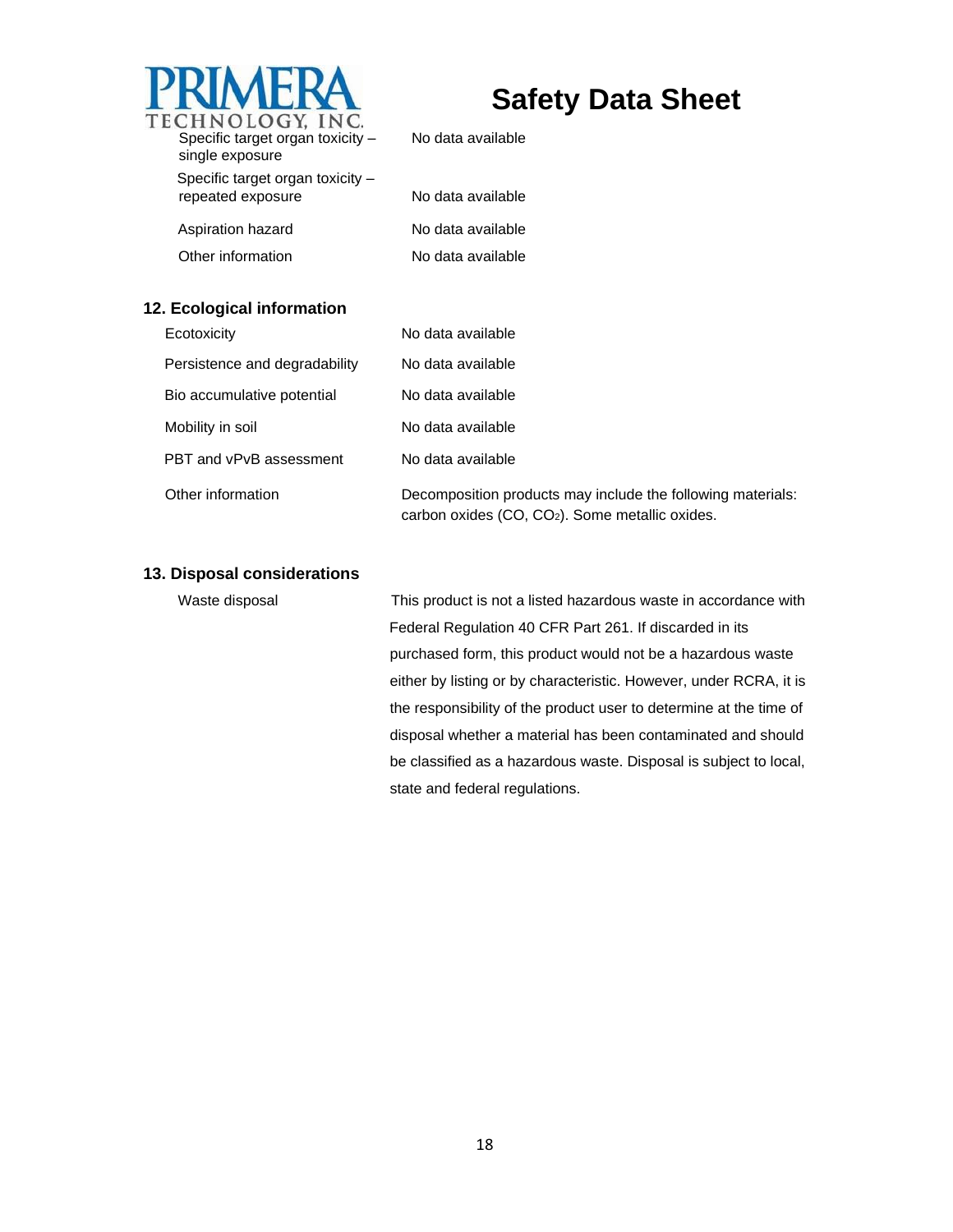

## **14. Transport information**

| UN number                                             | Not applicable |
|-------------------------------------------------------|----------------|
| Proper shipping name                                  | Not applicable |
| Transport hazard class                                | Not applicable |
| Packing group                                         | Not applicable |
| Environmental hazards                                 | Not applicable |
| Special precautions                                   | Not applicable |
| Bulk transport Annex2 of<br>MARPOL 73/78 and IBC code | Not applicable |

#### **15. Regulatory information**

| <b>United States</b>            |                                                                                                                                                                                         |
|---------------------------------|-----------------------------------------------------------------------------------------------------------------------------------------------------------------------------------------|
| TSCA (USA)                      | All ingredients are listed on the Toxic Substances Control                                                                                                                              |
| SARA / EPCRA (USA)              | Act (TSCA) inventory, have been registered, or are exempt.<br>None of the ingredients in this product has a final                                                                       |
|                                 | reportable quantity (RQ) under Emergency Planning                                                                                                                                       |
|                                 | and Community Right-to Know Act (EPCRA)- Section                                                                                                                                        |
|                                 | 302: Extremely Hazardous Substances (EHS) or notification<br>requirements for EHS under Section 304.                                                                                    |
| California Proposition 65       | This product contains no known materials at levels which the<br>State of California has found to cause cancer, birth defects or<br>other reproductive harm - California Proposition 65. |
| International regulations lists |                                                                                                                                                                                         |
| PICCS (Philippines)             | All ingredients are listed on the Philippines Inventory (PICCS) or                                                                                                                      |
|                                 | are exempt.                                                                                                                                                                             |